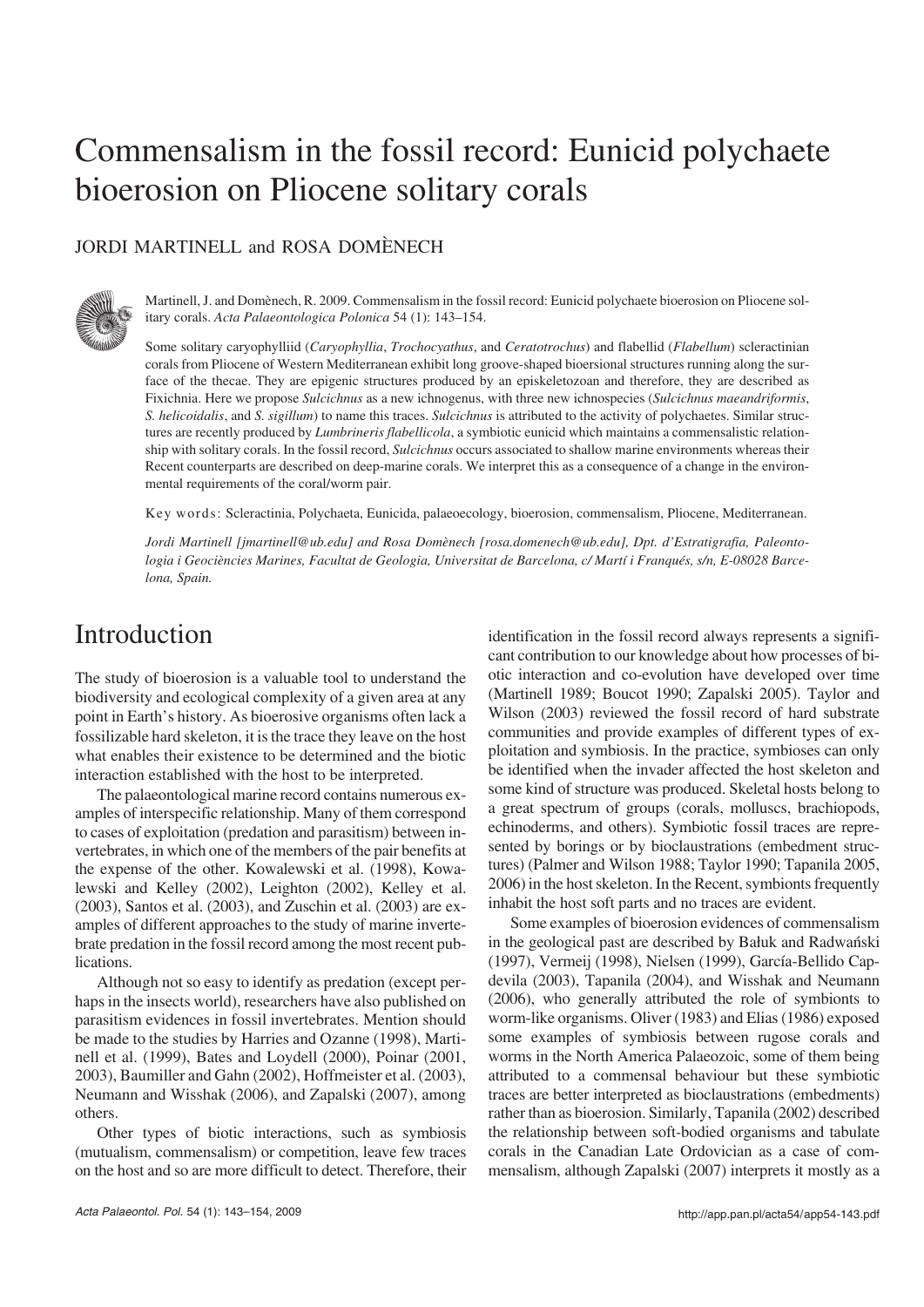parasitic behaviour. Finally, Stolarski et al. (2001) described several bioclaustration structures as a result of symbiotic inter− action between sipunculids and scleractinians from the Early Cretaceous to the present. Although the relationship among soft−bodied organisms and corals is known since the early Palaeozoic, few clear data exist on their taxonomy. Because that, some authors just use the term endosymbionts to refer to them (Tapanila 2002, 2005).

The present paper focuses on the identification, nomina tion, description, and interpretation of some characteristic bioerosion epigenic traces observed on several specimens of solitary ahermatypic corals collected in different Western Mediterranean Pliocene basins. These traces have already been mentioned both in the fossil record and in Recent speci− mens by other authors (see, i.e., Zibrowius 1977, 1987), but they have yet to be considered from the ichnosystematic point of view.

*Institutional abbreviations*.—JMC−UB, J. Martinell Neogene invertebrate collection at the Universitat de Barcelona, Barcelona, Spain; MGSC, Museu Geològic del Seminari Conciliar, Barcelona, Spain; MHNUT, Museo d'Historia Naturale de l'Università di Torino, Turin, Italy; MMPE, Museo Municipal Paleontológico de Estepona, Málaga, Spain; PCUG, Universidad de Granada, Granada, Spain, palaeonto− logical collection.

## Geographical and geological setting

The Pliocene sediments from the Western Mediterranean ap− pear in numerous basins along the coastline, from north−west Italy and south−east France to the south of the Iberian Penin− sula. In descending order of latitude the main examples are those in Liguria (Italy); Rhône, Alpes−Maritimes, Orb and Roussillon (France), and Alt Empordà, Baix Llobregat, Baix Ebre, Murcia, Almería−Níjar, Vélez−Málaga, and Estepona (Spain) (Fig. 1). Their marine sedimentary filling is dated as Zanclean (Early Pliocene), only the Estepona Basin reaching to the early Piacenzian (Middle Pliocene) (Aguirre et al. 2005). All of them represent proximal shallow marine envi− ronments, except for the Liguria and Alpes−Maritimes bas− ins, which also contain sediments deposited in deeper envi− ronments. Detailed descriptions of these basins can be found in Bernasconi and Robba (1994), Agustí et al. (1990), Clauzon et al. (1990), and Aguirre et al. (2002, 2005).

### The coral fauna

**Scleractinians in the Mediterranean Neogene basins**.— The traces under study are identified on scleractinian corals, which are rather scarce in the Mediterranean Pliocene, but very important constituents of its Miocene basins. In fact,



Fig. 1. Palaeogeographical map of the Western Mediterranean during the Piacenzian (Early Pliocene) showing the location of the basins that have provided the study material: 1, Liguria (NW Italy); 2, Alpes−Maritimes (SE France); 3, Roussillon (SE France); 4, Alt Empordà (Catalonia, NE Spain); 5, Baix Llobregat (Catalonia, NE Spain); 6, Baix Ebre (Catalonia, NE Spain); 7, Níjar−Almería (Andalusia, SE Spain); 8, Vélez−Málaga (Anda− lusia, SE Spain); 9, Estepona (Andalusia, SE Spain).

the particular climatic conditions of a good part of the Mio− cene favoured the development of significant coral reefs in the main Mediterranean basins. Well−known examples in the Western Mediterranean include the bioconstructions of Majorca (Balearic Islands), the Penedès region of Catalonia (NE Spain), Almería (SE Spain) and the Moroccan corridor. Studies such as those of Reuss (1872), Zuffardi−Comerci (1932), Chevalier (1961), Esteban (1979), Permanyer (1990), and Stolarski (1991) are examples of different approaches to these build−ups. Although these favourable conditions ceased as a result of the Messinian crisis, and coral reefs are no longer found in Pliocene series (Aguirre and Jiménez 1998), coral fauna was maintained, albeit to a much lesser extent.

As a consequence, neither hermatypic nor ahermatypic corals are characteristic elements of the Mediterranean ma− rine Pliocene, although they can be locally significant. Due to their scarcity, bibliographic citations are also limited, but the presence of fossil scleractinian corals in these sediments has been well known since the end of the nineteenth century (Angelis 1894 a, b).

No doubt as a result of their scarcity, a detailed taxonomic review of this group has yet to be conducted. Indeed, al− though Montanaro (1931) published a detailed monograph on the Pliocene scleractinians there is a need for an up−to− date review of the members of this group in the Mediterra− nean. Other more concrete taxonomic studies of sclerac− tinians from European basins include those of Simonelli (1895, 1896) for the Italian Neogene; Angelis (1894b), Osasco (1895), Cuif (1968), and Zibrowius and Placella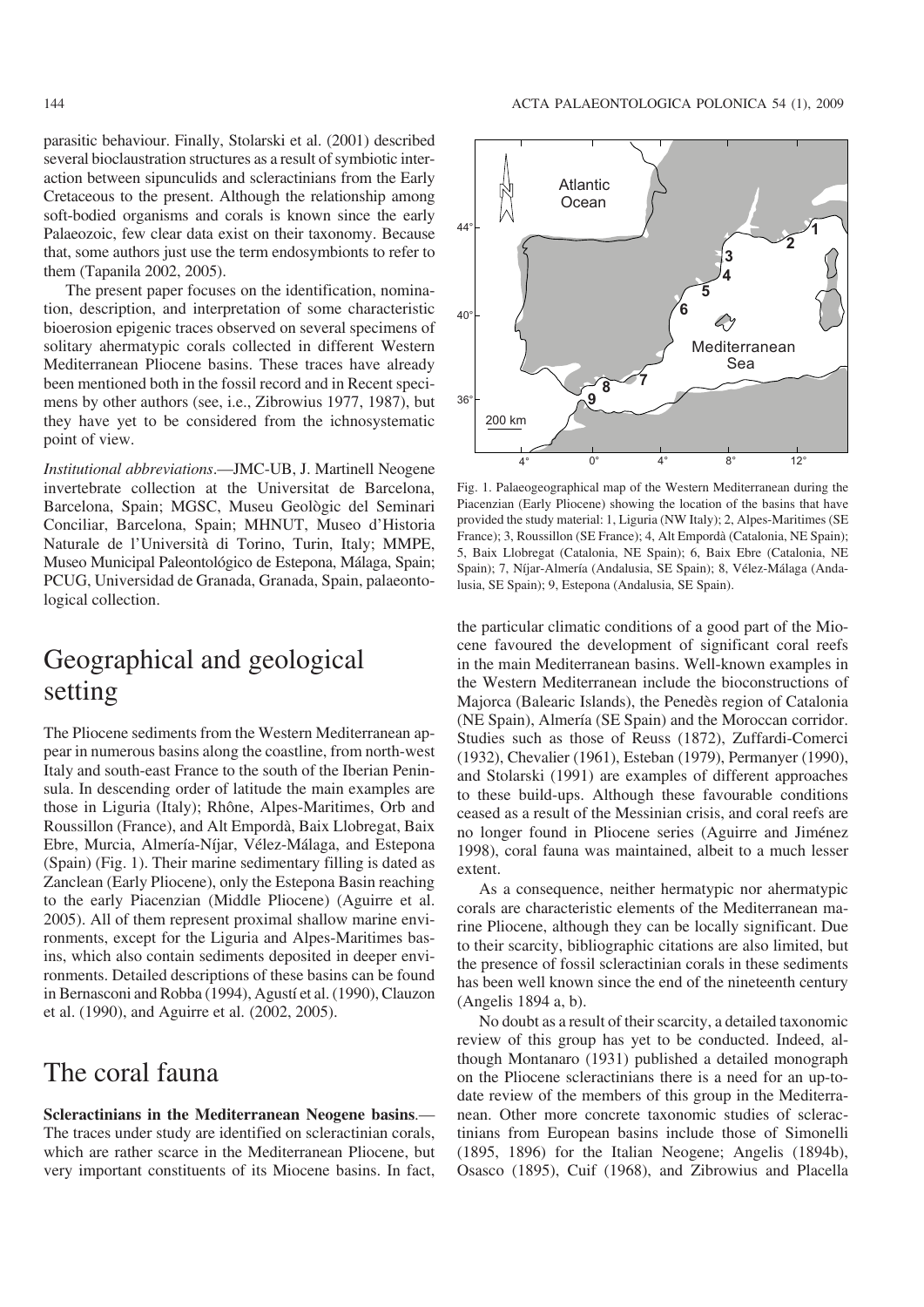(1981) for the Northern Italy Pliocene; Almera (1894) and Angelis (1894a) for the northeast Spain Pliocene; Marco− poulou−Diacantoni (2000) for the family Flabellidae from the Upper Pliocene of Crete (Greece), and Zibrowius (1977, 1987) for Mediterranean bathyal scleractinians from the Pliocene to the present day.

**Coral taxa identified**.—The study is based on material col− lected from the basins of Liguria (Italy); Roussillon (France), and Alt Empordà, Baix Llobregat, Vélez−Málaga and Este− pona (Spain). We also reviewed the collections housed in the MMPE and the MGSC (Spain), and in the MHNUT (Italy). In the latter we also consulted material from Miocene depos− its from the area around Turin. Finally, palaeontological in− formation about the Almería−Níjar basin was also provided by Julio Aguirre and Antonio Jiménez (personal communi− cation 2008).

Many of the distinguishing features of coral species are difficult to observe in fossil material, and thus we limited our taxonomy to the generic level, in the hope that other special− ists will undertake a more detailed review.

Twelve scleractinian genera belonging to seven families were identified in the Pliocene basins of the Western Mediter− ranean. Of these, six are solitary and six colonial (hermatypic or not) (Table 1). The greatest taxonomic diversity was found in the Baix Llobregat basin, where all these genera, both colo− nial and solitary, are present. *Cladangia* and *Madracis* (both colonial) show the most limited geographical distribution, as they were identified only in the Baix Llobregat basin. The

Table 1. Check−list of the coral taxa identified in the Western Mediterra− nean Pliocene and their distribution in the different basins (see Fig. 1 for localities identification). Grey shading indicates solitary genera, the re− maining ones being colonial forms.

| Localities              | 1      | $\overline{c}$ | 3      | 4      | 5      | 6 | 7      | 8      | 9      |
|-------------------------|--------|----------------|--------|--------|--------|---|--------|--------|--------|
| Family Rhizongiidae     |        |                |        |        |        |   |        |        |        |
| Cladangia               |        |                |        |        | *      |   |        |        |        |
| Family Caryophylliidae  |        |                |        |        |        |   |        |        |        |
| Caryophyllia            |        |                |        | ∗      | *      | * | $\ast$ | *      | *      |
| Coenocyathus            |        |                |        |        | *      |   |        |        |        |
| Trochocyathus           |        |                | *      | $\ast$ | $\ast$ |   |        | *      | $\ast$ |
| Ceratotrochus           | $\ast$ |                |        |        | $\ast$ |   |        | $\ast$ | $\ast$ |
| Aplocyathus             |        |                |        |        | $\ast$ |   |        |        | $\ast$ |
| Family Flabellidae      |        |                |        |        |        |   |        |        |        |
| Flabellum               | $\ast$ | $\ast$         | $\ast$ | *      | $\ast$ |   | $\ast$ | $\ast$ | $\ast$ |
| Family Dendrophylliidae |        |                |        |        |        |   |        |        |        |
| Dendrophyllia           |        |                |        |        | $\ast$ |   |        |        | $\ast$ |
| Balanophyllia           |        |                |        | $\ast$ | $\ast$ |   |        |        |        |
| Family Astrocoeniidae   |        |                |        |        |        |   |        |        |        |
| Astrocoenia             |        |                |        |        | *      | * |        |        |        |
| Family Pocilloporidae   |        |                |        |        |        |   |        |        |        |
| <i>Madracis</i>         |        |                |        |        | *      |   |        |        |        |
| <b>Family Faviidae</b>  |        |                |        |        |        |   |        |        |        |
| Cladocora               |        |                |        | *      | *      |   | *      |        |        |

most cosmopolitan genus is *Flabellum*, which was identified in all the basins except the Baix Ebre. In the Alt Empordà and Baix Llobregatbasins, two species (minimum) of *Flabellum* are present, although they are scarce. Finally, the Estepona Basin yielded the greatest number of specimens, with nearly 200 corallites available for study.

### Material analysed

Traces of bioerosion on the solitary corals considered here were studied using both material gathered in the field and specimens housed in museums. The use of museistic material could entail a degree of bias favouring undamaged speci− mens. However, Hoffmeister et al. (2004), among others, show that observations can be equally valid in such cases. However, the quantification of bioerosion is here presented merely for the purpose of illustration.

In general, the studied skeletons are small (1–3 cm high and up to 1 cm wide). Only some corallites of *Flabellum* col− lected at the Alt Empordà and Liguria basins are larger than 4 cm high and 5 cm wide when complete.

The morphology of these corallites can be grouped into four categories, which we have named according to the clas− sical nomenclature of Wells (1956): (i) flabellate form (fan shaped), here represented by *Flabellum*; (ii) trochoid form shaped), here represented by *Flabellum*; (ii) trochoid form (with a basal angle of about 40°), represented by *Ceratotrochus*; (iii) conical or turbinate form (with a basal angle of *trochus*; (iii) conical or turbinate form (with a basal angle of 60° to 80°), represented by *Caryophyllia*; and d) turbinate to 60 $\degree$  to 80 $\degree$ ), represented by *Caryophyllia*; and d) turbinate to ceratoid form (with a basal angle only about 20 $\degree$ ), represented by *Trochocyathus*.

## Ichnological study

*Entobia* isp. and *Trypanites* isp. are the most usual bio− erosion traces identified in the collected specimens, together with small *Oichnus* isp. found in the base of a few *Trocho− cyathus* corallites, and some *Maeandropolydora* isp. and *Pinaceocladichnus* isp. In general, these traces of bioerosion are scarce, as regards both the percentage of affected skele− tons (around 2%) and the boring intensity. However, there is also a sixth meandroid epigenic trace that is not attributable to any previously described ichnotaxa, which constitutes the objective of this research.

This trace is present on the theca of four of the six solitary scleractinians identified: *Caryophyllia*, *Trochocyathus*, and *Ceratotrochus* (family Caryophyllidae), and *Flabellum* (fam− ily Flabellidae). It consists of a superficial meandroid groove, with a maximum width of 2–3 mm and a depth of 1–2 mm, which runs along the external side of the corallite theca and takes different forms. It should be noted that there is only one groove per single skeleton. The boring is well developed in the majority of bored specimens in all the basins, especially on *Caryophyllia* and on some *Flabellum*. The trace surrounds the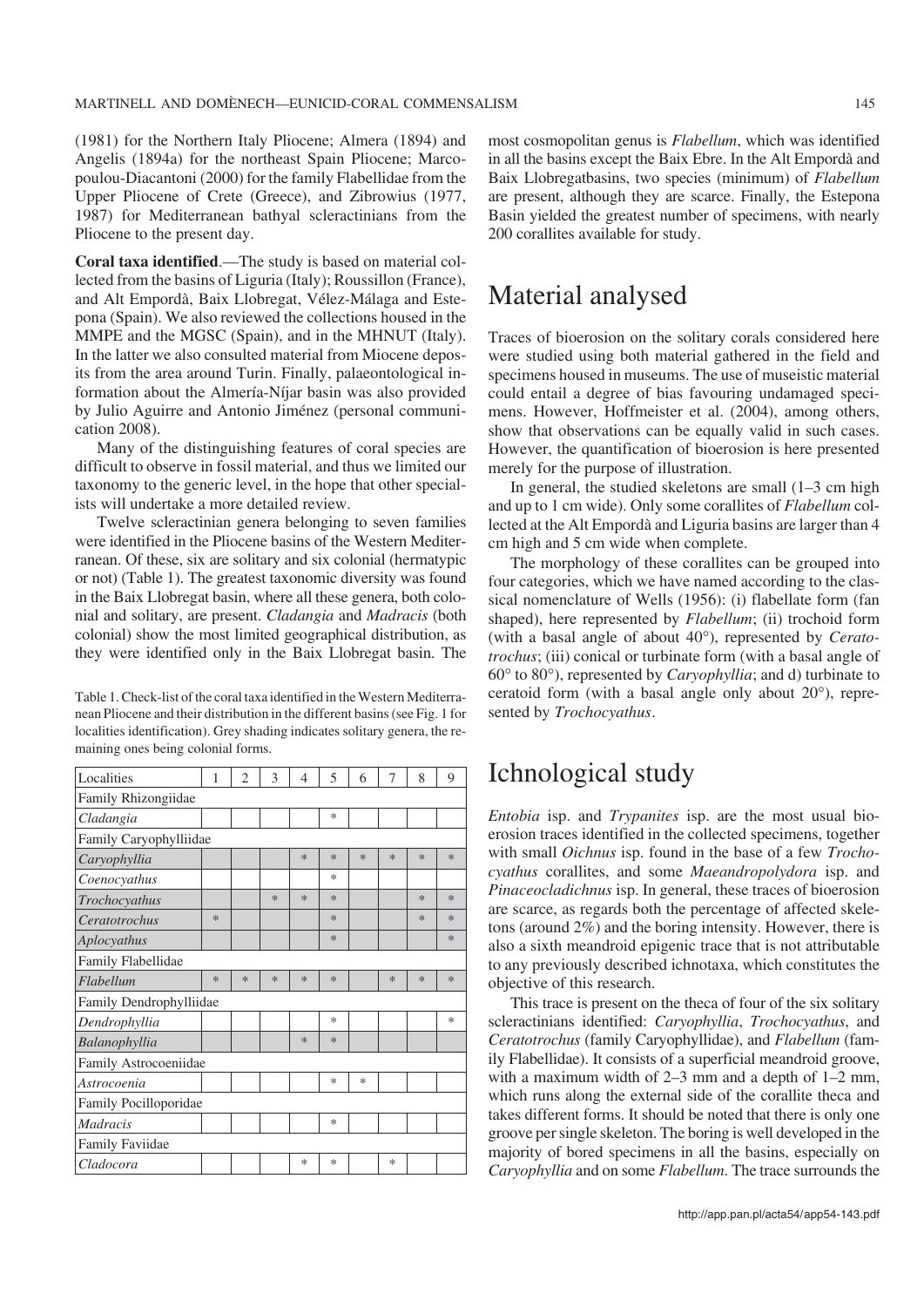

Fig. 2. Idealized models of *Sulcichnus maeandriformis* (**A**), *Sulcichnus helicoidalis* (**B**), and *Sulcichnus sigillum* (**C**).

skeleton from the base to the calyx. It is noticeable that the trace cuts cleanly through the coral skeleton although there is no evidence of reaction from the host; no deformation, defen− sive structures (i.e., overgrowths) or repairs (scars) were iden− tified.

### Ichnological study

*Entobia* isp. and *Trypanites* isp. are the most frequent bio− erosion traces identified in the specimens, together with small *Oichnus* isp. found in the base of a few *Trochocyathus* corallites, and some *Maeandropolydora* isp. and *Pinaceo− cladichnus* isp. In general, these traces of bioerosion are scarce, as regards both the percentage of skeletons affected (around 2%) and the boring extent. However, there is also a sixth meandroid epigenic trace not attributable to any previ− ously described ichnotaxon. This is the main object of the study.

This trace is present on the theca of four of the six solitary scleractinians identified: *Caryophyllia*, *Trochocyathus*, and *Ceratotrochus* (family Caryophyllidae), and *Flabellum* (fam− ily Flabellidae). It consists of a superficial meandroid groove, with a maximum width of 2–3 mm and a depth of 1–2 mm, which runs along the external side of the corallite theca and takes different forms. It has to be noted that there isis only one groove per single skeleton. The boring is well developed in most of bored specimens in all the basins, especially *Caryo− phyllia* and some *Flabellum*. The trace surrounds the skeleton from the base to the calyx. The trace cuts cleanly through the coral skeleton although there is no evidence of host reaction: no deformation, defensive structures (for example, over− growths) or repairs (scars) were identified.

The incidence of the trace in the various basins is highly variable and it has been quantified only when a minimum number of specimens were available. In the Estepona Basin,

10.7% of corallites (15 of 140 individuals) of *Caryophyllia* (from field samples) and 16% (19 of 119 individuals) of *Flabellum* (from MMPE) show the trace. In the Empordà ba− sin, its presence rises to 50% in *Flabellum* (9 specimens out of 18) (from field samples). Finally, in the Liguria basin, 11 out of 29 individuals (39.3%) of the corallites of *Ceratotrochus* (MHNUT) were affected, while the groove does not appear in any of the 14 *Flabellum* specimens of this collection.

Detailed observation of the grooves led us to identify three patterns of growth (Fig. 2). These provided the basis for the systematic descriptions proposed in the next section: (i) meandering pattern, present in *Ceratotrochus*, *Flabellum*, *Caryophyllia*, and *Trochocyathus*; (ii) corkscrew pattern, present in *Caryophyllia*, *Ceratotrochus*, and *Flabellum*; and (iii) branding−iron pattern, present in *Caryophyllia* and *Tro− chocyathus*.

Examination of publications figuring Recent coral speci− mens bearing this groove revealed the presence of two of these growth patterns: meandering and branding iron.

*Repository*.—The types of the proposed ichnospecies are deposited in MMPE. The remaining material (paratypes in− cluded) is also housed there, as well as in MGSC, MHNUT, PCUG, and in JMC−UB.

## Systematic ichnology

Ichnogenus *Sulcichnus* ichnogen. nov.

*Etymology*: After the Latin word *sulcus*, groove.

*Ichnospecies type*: *Sulcichnus maeandriformis* ichnosp. nov.

*Diagnosis*.—Long grooves, sometimes branched, running along the surface substrate sinuously or in a contorted fash− ion. Grooves never run in parallel, and loose or tight loops may occur.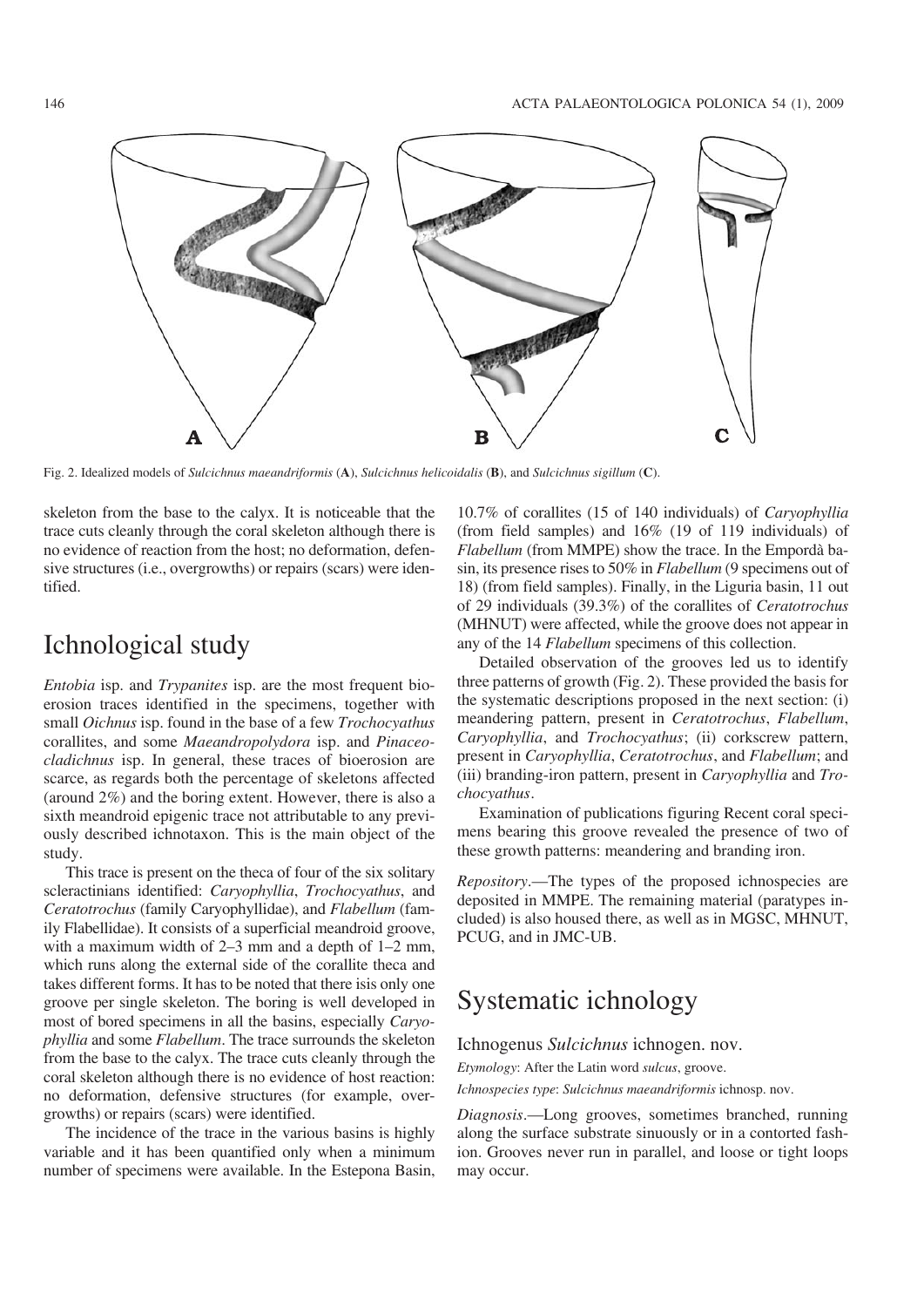

Fig. 3. Polychaete trace fossil *Sulcichnus maeandriformis* on *Flabellum* sp. from different Lower Pliocene sites. Pairs of pictures correspond to both sides of a single corallite and show the specular symmetry of the boring. **A**. Paratype, MMPE/Ic001.003.001, Bizcornil, Estepona. **B**. Paratype, MMPE/Ic001. 002.001, Velerín, Estepona. **C**. Holotype, MMPE/Ic001.001.001, Velerín, Estepona. **D**. Paratype, MMPE/Ic001.004.001, Velerín, Estepona. **E**. Paratype, MMPE/Ic001.005.001, Velerín, Estepona. **F**. Paratype, JMC−UB/I−0087, Vila−robau, Alt Empordà. **G**. JMC−UB/I−0130, Rio Torsero, Liguria. **H**. JMC−UB/I−0089, Vila−robau, Alt Empordà. **I**. UG−N−P−0117, Almería−Níjar. Scale bars 10 mm.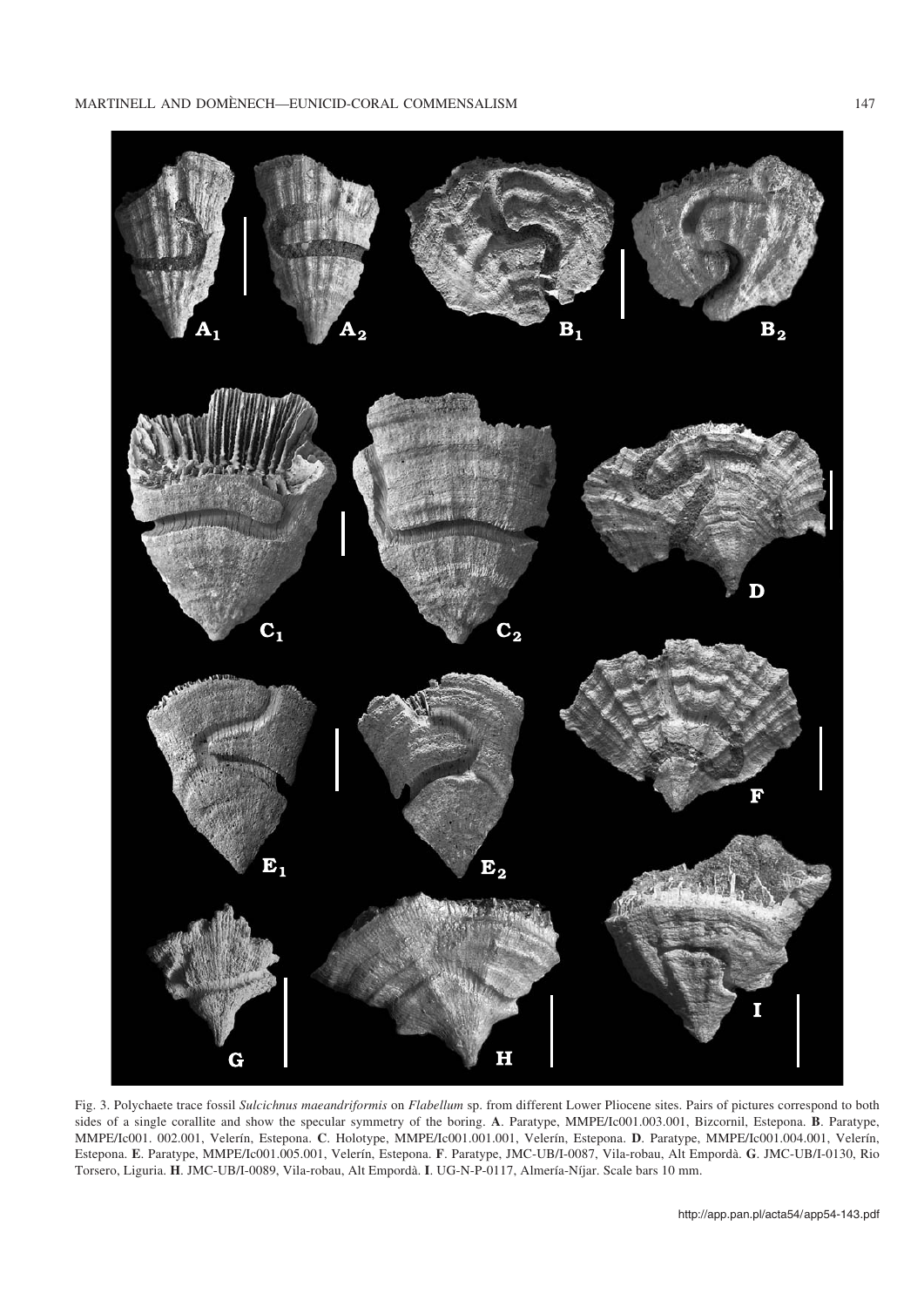*Remarks*.—*Sulcichnus* have some similarities with the ichno− genera *Maeandropolydora* and *Caulostrepsis.* Bromley and D'Alessandro (1983: 293) amended the former description by Voigt (1965) and re−described *Maeandropolydora* as "Long cylindrical galleries having two or more apertures, running through the substrate sinuously or in irregular con− tortions. Galleries may run parallel in contact with each other in pairs, with or without fusion. Loose or tight loops may oc− cur; the limbs of these may be connected by a vane or form a pouch".

Diagnosis of *Caulostrepsis* refers to U−shaped borings that have a vane connecting the limbs of the U−boring (Bromley 2004), with more or less complex designs (Bromley and D'Alessandro 1983).

Both traces correspond to complete endogenic tunnels made by endobionts, whereas *Sulcichnus* is an epigenic groove—never a tunnel—excavated on the solid substrate by an epibiont. *Maeandropolydora* often appears in the fossil record as a sinuous groove in the substrate due to breakage or weathering of the gallery roof. In such cases, misidentifica− tion may have occurred, and further revision is needed.

#### *Sulcichnus maeandriformis* ichnosp. nov.

Figs. 3, 4I–L.

*Etymology*: After the Latin words*maeander*, meander and *formis*, form. *Type material*: Holotype, MMPE/Ic001.001.001 (Velerín, Estepona) (Fig. 3C). Paratypes, MMPE/Ic001.003.001 (Bizcornil, Estepona) (Fig. 3A), MMPE/Ic001.002.001 (Velerín, Estepona) (Fig. 3B), MMPE/ Ic001.004.001 (Velerín, Estepona) (Fig. 3D), MMPE/Ic001.005.001 (Velerín, Estepona) (Fig. 3E), JMC−UB/I−0087 (Vila−robau, Alt Em− pordà) (Fig. 3F).

*Type locality*: Velerín, Estepona Basin, E Andalusia, Spain.

*Type horizon*: Upper Zanclean (Pliocene) silts, Estepona Basin, Málaga (SE Spain) (Aguirre et al. 2005).

*Material*.—Number of specimens: 9 from Rio Torsero, Liguria; 2 from Alpes−Maritimes; 5 from Vila−robau, Alt Empordà; 4 from Baix Llobregat; 1 from Níjar−Almería; 1 from Bizcornil, Estepona; 1 from Padrón, Estepona; 4 from Parque Antena, Estepona; up to 30 from Velerín, Estepona (Table 2).

*Diagnosis*.—Deep groove of relatively constant width that takes various sinuous forms.

*Description*.—Deep grooves (2 mm maximum) of relatively constant width in every specimen (between 1–2 mm) that de− scribe various gentle undulations to tighter loops, although in the latter the opposite parts of the figure never parallel. The grooves normally begin and end at the edge of the calyx and sometimes show one or two short branches. The trace is often very symmetrical from one side of the corallite to the other in flabellate forms. In them, the central, lower part of the figure surrounds the corallite and the two extremes run more or less vertically to the calyx (Fig. 2).

*Remarks*.—This trace appears in specimens of all four coral morphologies considered: flabellate, trochoid, conical to tur− binate, and turbinate to ceratoid (Table 3). It also appears on specimes of *Trochocyathus* coming from the Miocene of Tu− rin (Italy) (MHNUT). Some Recent specimens sawn in the literature are also according with this pattern (Zibrowius et al. 1975).

*Stratigraphic and geographic range*.—Tortonian (Late Mio− cene) to Recent; worldwide.

### *Sulcichnus helicoidalis* ichnosp. nov.

### Fig. 4D–H.

*Etymology*: After the Greek word meaning helicoid.

*Type material*: Holotype, MMPE/Ic002.001.001 (Velerín, Estepona) (Fig. 4E). Paratypes, MMPE/Ic002.002.001 (La Lobilla, Estepona) (Fig. 4D), JMC−UB/I−0086 (Vila−robau, Alt Empordà) (Fig. 4F).

*Type locality*: Velerín, Estepona Basin, E Andalusia, Spain.

*Type horizon*: Upper Zanclean (Pliocene) silts, Estepona Basin, Málaga (SE Spain) (Aguirre et al. 2005).

*Material*.—Number of specimens: 1 from Rio Torsero, Ligu− ria; 2 from Baix Llobregat; 1 from Padrón, Estepona; 2 from Velerín, Estepona (Table 2).

*Diagnosis*.—Helicoidal groove running around the corallite.

*Description*.—The trace consists of a groove that begins close to the base of the corallite and ends at the edge of the calyx, following an helicoidal, clockwise, sometimes irregu− lar, pattern around the skeleton. Between one and two com− plete turns are made and it may present one or two short branches. Usually, the deepest part of the groove corre− sponds with the nearest to the coral calyx, and it is never deeper than 2 mm.

*Remarks*.—*S. helicoidalis* has been found in three of the four coral morphologies: flabellate, trochoid, and conical to turbi− nate (Table 3). It is also present on specimens of *Trocho− cyathus* from the Miocene of Turin (Italy) (MHNUT).

Table 2. Distribution of *Sulcichnus*ichnospecies in the different basins. Abbreviations: 1, Liguria (NW Italy); 2, Alpes−Maritimes (SE France); 3, Roussillon (SE France); 4, Alt Empordà (Catalonia, NE Spain); 5, Baix Llobregat (Catalonia, NE Spain); 6, Baix Ebre (Catalonia, NE Spain); 7, Níjar−Almería (Andalusia, SE Spain); 8, Vélez−Málaga (Andalusia, SE Spain); 9, Estepona (Andalusia, SE Spain).

| Localities                |        |   |  |        |        |  |
|---------------------------|--------|---|--|--------|--------|--|
| Sulcichnus helicoidalis   | $\ast$ |   |  | $\ast$ |        |  |
| Sulcichnus maeandriformis | ×      | × |  | ∗      | $\ast$ |  |
| Sulcichnus sigillum       |        |   |  |        |        |  |

Table 3. Presence of *Sulcichnus* ichnospecies on the solitary aherma− typic coral taxa: *Sulcichnus helicoidalis* (1), *Sulcichnus maeandri− formis* (2), and *Sulcichnus sigillum* (3).

| Ichnospecies           |        |        |   |  |  |  |  |  |
|------------------------|--------|--------|---|--|--|--|--|--|
| Family Caryophylliidae |        |        |   |  |  |  |  |  |
| Caryophyllia           | *      | ∗      | * |  |  |  |  |  |
| Trochocyathus          |        | $\ast$ | * |  |  |  |  |  |
| Ceratotrochus          | $\ast$ | $\ast$ |   |  |  |  |  |  |
| Family Flabellidae     |        |        |   |  |  |  |  |  |
| Flabellum              | $\ast$ | ∗      |   |  |  |  |  |  |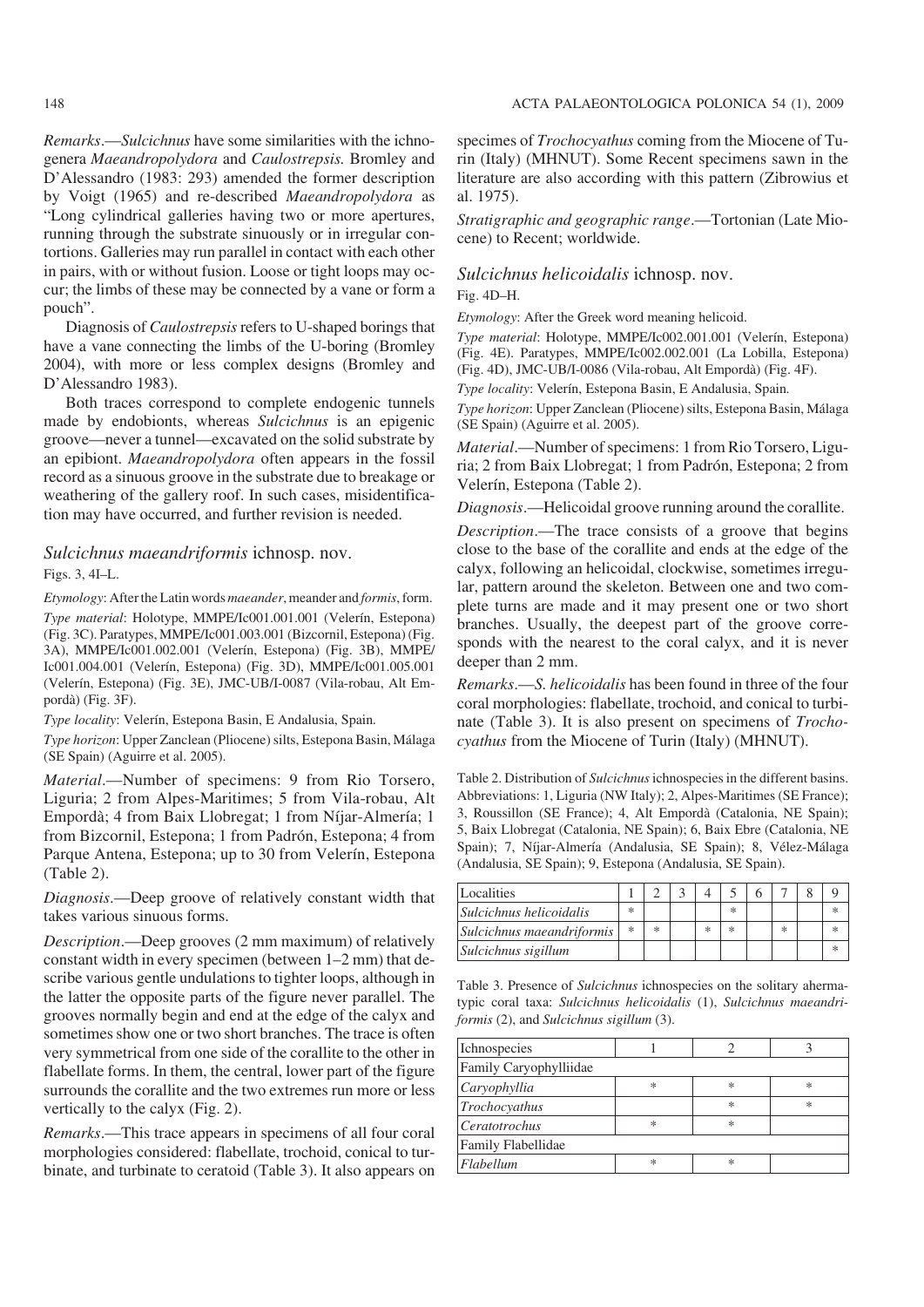

Fig. 4. Examples of the three *Sulcichnus*ichnospecies. *Sulcichnus sigillum* on *Trochocyathus*sp. Pairs of pictures correspond to both sides of a single coral− lite, showing the specular symmetry of the groove. **A**. Paratype, MMPE/Ic003.002.001, Arroyo Vaquero, Estepona. **B**. Paratype, MMPE/Ic003.003.001, Velerín, Estepona. **C**. Holotype, MMPE/Ic003.001.001, Parque Antena, Estepona. *S. helicoidalis* on *Trochocyathus* sp. **D**. Paratype, MMPE/Ic002.002.001, La Lobilla, Estepona. *S. helicoidalis* on *Flabellum* sp. **E**. Holotype, MMPE/Ic002.001.001, Velerín, Estepona. **F**. Paratype, JMC−UB/I−0086, Vila−robau, Alt Empordà. **G**. MGSC−3523, Baix Llobregat. **H**. MGSC−3524, Baix Llobregat. *S. maeandriformis* on *Ceratotrochus* sp., Rio Torsero, Liguria. **I**. MGPUT−I−001. **J**. MGPUT−I−002. **K**. MGPUT−I−003. **L**. MGPUT−I−004. Scale bars 10 mm.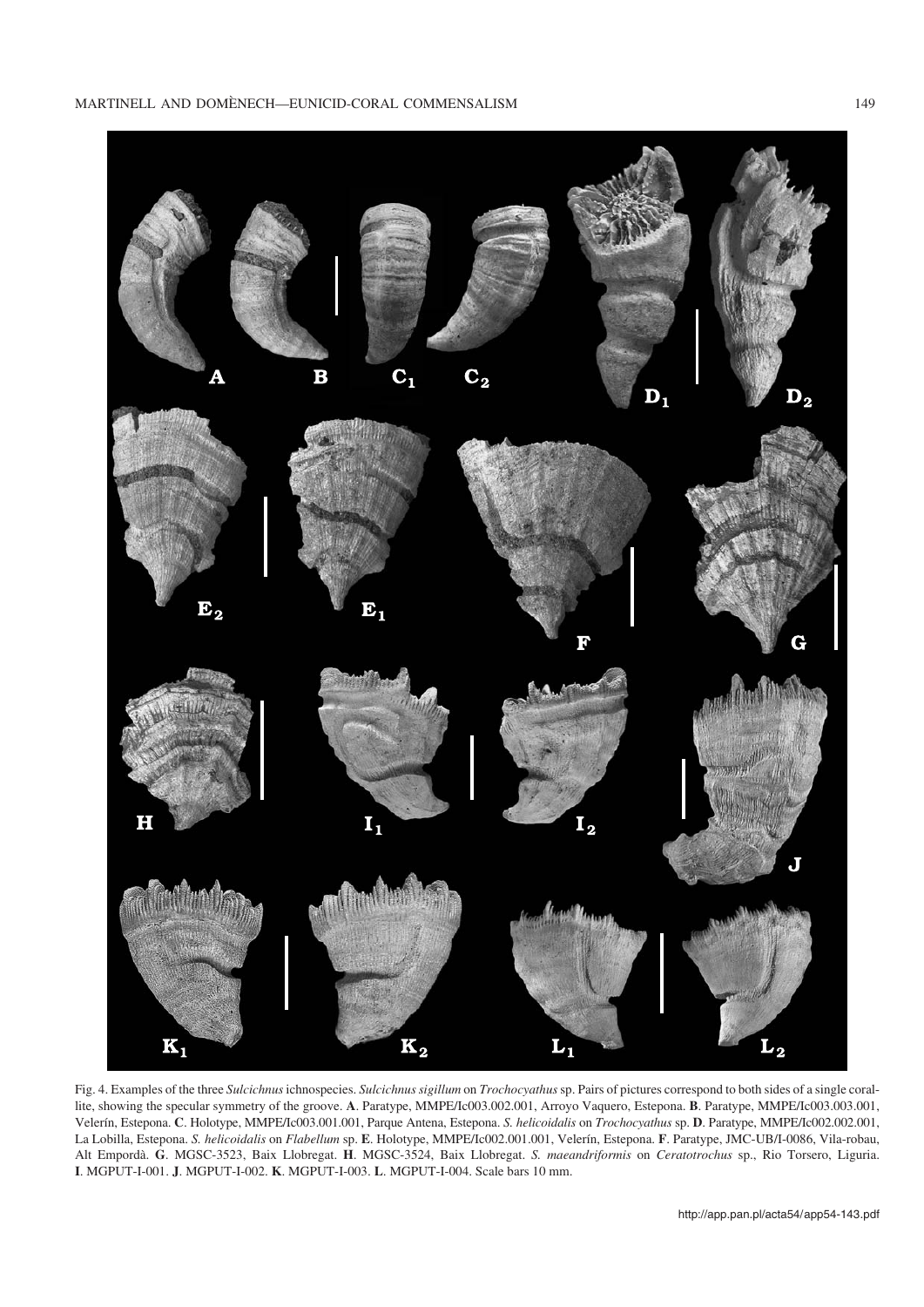*Stratigraphic and geographic range*.—Tortonian (Late Mio− cene) to early Piacenzian (Middle Pliocene); Mediterranean area.

### *Sulcichnus sigillum* ichnosp. nov.

Fig. 4A–C.

*Etymology*: After the Latin word *sigillum*, mark, brand, referring to the branding iron morphology of the groove.

*Type material*: Holotype, MMPE/Ic003.001.001 (Parque Antena, Este− pona) (Fig. 4C). Paratypes, MMPE/Ic003.002.001 (Arroyo Vaquero, Estepona) (Fig. 4A), MMPE/Ic003.003.001(Fig. 4B).

*Type locality*: Parque Antena, Estepona Basin, E Andalusia, Spain.

*Type horizon*: Upper Zanclean (Pliocene) coarse−grained sand levels within conglomerates, Estepona Basin, Málaga (SE Spain) (Aguirre et al. 2005).

*Material*.—Number of specimens: 1 from Arroyo Vaquero, Estepona; 1 from Padrón, Estepona; 1 from Parque Antena, Estepona; 8 from Velerín, Estepona (Table 2).

*Diagnosis*.—Shallow groove parallel to the columella and bending 90° close to the calyx, to form a deeper, ring-shaped bending 90° close to the calyx, to form a deeper, ring-shaped groove.

*Description*.—Shallow grooves (1 mm maximum in depth) that run more or less in parallel to the axis of the columellar<br>from close to the base of the corallite. They turn a sharp 90<sup>o</sup> from close to the base of the corallite. They turn a sharp 90° to the left when reaching a point a few millimetres from the edge of the calyx, where they deepen (to some 2 mm) and run almost the whole of the perimeter of the corallite, thus taking on the appearance of a branding iron.

*Remarks*.—This trace has only been identified in the turbi− nate coral morphologies (*Caryophyllia* and *Trochocyathus*) (Table 3). Some Recent specimens seen in the literature also follow this pattern.

*Stratigraphic and geographic range*.—Zanclean (Early Plio− cene) to Recent; worldwide.

## Reports of *Sulcichnus* in the literature

There are numerous reports in the literature that show *Sul− cichnus* to be common in the fossil record on solitary corals since the Miocene, although authors do not always describe the presence of the trace.

Reuss (1872) reported and figured different Miocene caryophylliids with these grooves, collected in the central Europe Miocene basins.

Angelis (1894b) illustrated a specimen of *Flabellum* from the Ligurian Pliocene (Italy) which appears to show a groove. Two authors reported corals from various Pliocene locations in the north of Italy and also figured specimens with grooves: Osasco (1895) (*Ceratotrochus*) and Simonelli (1895) (*Flabel− lum* and *Ceratotrochus*). Roger (1943, 1944) figures several species of *Flabellum* from the Lower Pliocene of Dar Bel Hamri (Atlantic coast of Morocco) that show *Sulcichnus*. Pos−

teriorly, Chavan (1952) re−described one of the forms identi− fied as *F. avicula* by Roger (1944), and also pointed out the presence of the groove. This author also refers to the same type of groove shown by specimens of *Ceratotrochus* found in this Moroccan location, as well as in *Flabellum* from the Mala− citan Mediterranean Pliocene.

Cuif (1968) studied caryophylliids from Liguria and Djebel Hammamet (Tunisia), two areas a considerable dis− tance apart, and in both found specimens with the grooves.

Chevalier (1961) studied European Miocene corals but none of his plates show specimens with *Sulcichnus*. How− ever, Zibrowius et al. (1975) pointed out that in Chevalier's collection, which is housed in the Natural History Museum of Paris, they saw several Pliocene solitary scleractinians from the Atlantic Morocco and from Liguria (Italy), all of them showing the excavation. They also detected the groove in Miocene and Pliocene specimens from the British Mu− seum collections: for example, in some *Flabellum* from Los Tejares (Málaga, Andalusia), Pisa and Bussana (Liguria, It− aly), in many specimens of *Ceratotrochus* from Tunisia, the north of Italy and the Alpes−Maritimes (France), and in *Trochocyatus* from the Miocene of Tortona (Italy).

The majority of traces seen in the literature (Recent and fossil forms) resemble *S. maeandriformis*, and a few seem to better fit with *S. sigillum* pattern. Nevertheless, a clear identi− fication is not always feasible from the pictures, as previ− ously noted.

### *Sulcichnus* tracemaker

Generally speaking, traces of bioerosion offer palaeontologists a first−hand source of ecological information. Despite of this, information about such traces is not commonly re− ported in studies of modern biota. However, in the specific case of *Sulcichnus* neontologists have shown particular inter− est in identifying the trace and attributing it to examples from the fossil record (Zibrowius et al. 1975).

Fage (1936) was the first to describe these grooves on Re− cent Flabellidae, and he attributed them to the activity of the worm *Lumbrineris flabellicola* (Fage 1936) (Polychaeta: Eunicida: Lumbrineridae). Zibrowius et al. (1975) undertook the study of biotic relationships between *L. flabellicola* and various contemporary species of deep−water ahermatypic corals. However, they went a step further and attributed to this same annelid similar traces observed in numerous Neo− gene specimens, both via the literature and museum collec− tions (see previous section). Given the small number of changes undergone by Polychaeta over time, Zibrowius et al. (1975) concluded that the same association currently ob− served between *Lumbrineris* and certain ahermatypic corals could be extended as far back as the Miocene.

In contemporary seas this association has been mainly, although not exclusively, observed on solitary skeletons of deep−water ahermatypic corals (azooxanthellates) (Fig. 5). Zibrowius et al. (1975) described this association on the basis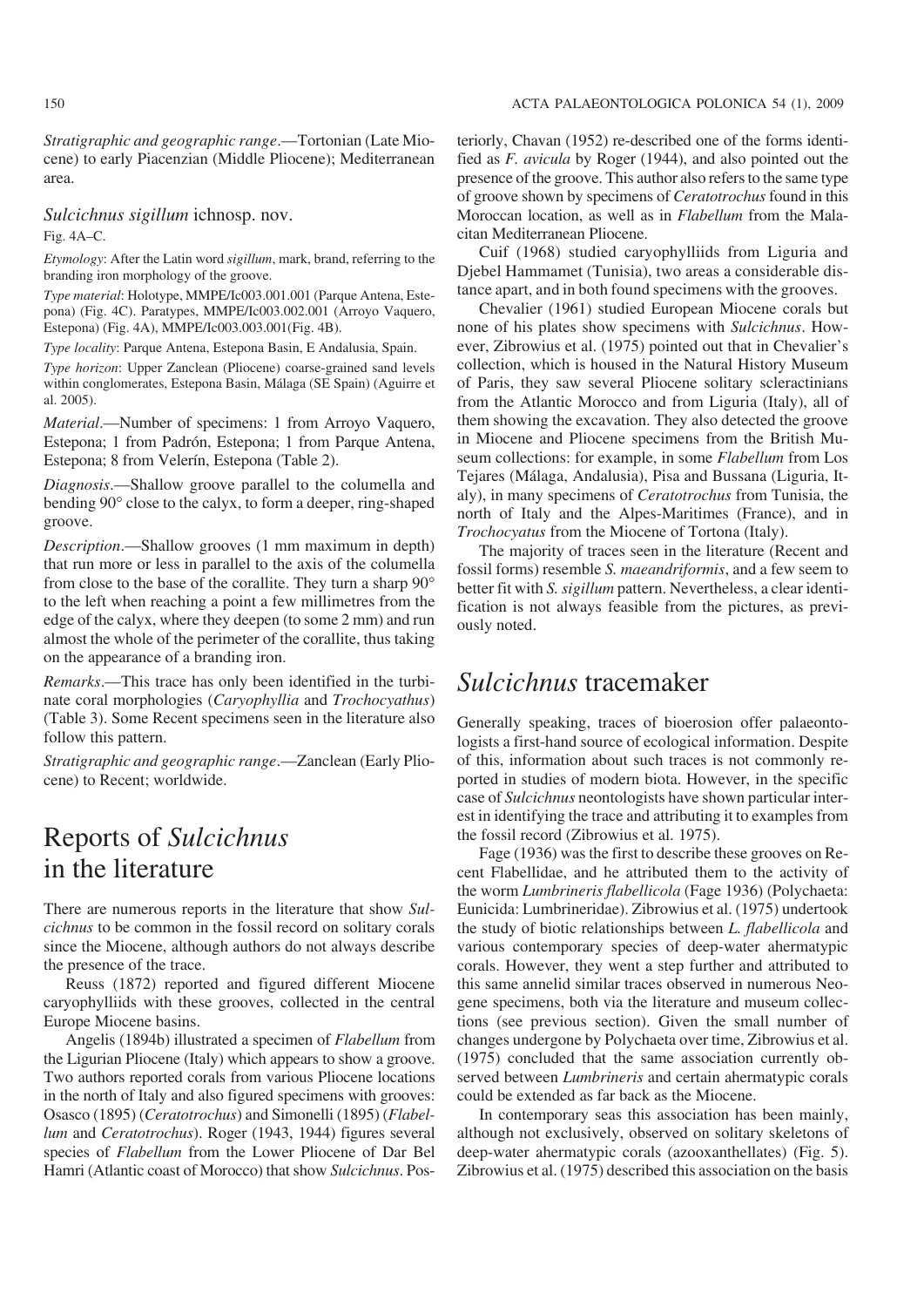of samples from the NE Atlantic, the SW Indian Ocean (South Africa), Madagascar, the China Sea and Japan. Sam− ples were dredged at depths between 125 and up to 1,100 m. As observed by these authors, the eroding polychaete *L. flabellicola* inhabits a self−secreted membranous tube exteri− orly attached to the host and causes a superficial to deep groove on the coral skeleton, a Recent equivalent of *Sul− cichnus* being described here. Following the terminology of Taylor and Wilson (2002), *Lumbrineris* can be considered an episkeletozoan.

The worm seems to be almost eurytopic, following the distribution of its potential hosts. Thus, it has been detected as far afield as the Philippines, Japan, and the NE Atlantic. Zibrowius et al. (1975) report several Recent species that act as hosts for the worm, belonging to the genera *Caryophyllia*, *Flabellum*, *Rhizotrochus*, and *Balanophyllia* (all of which are solitary), as well as ahermatypic colonial species of the family Dendrophylliidae.

At present, the relationship established between *L. fla− bellicola* and the coral host is clearly obligatory and perma− nent for the worm (Zibrowius et al. 1975; Cairns and Zibro− wius 1997; Martin and Britayev 1998). It may correspond to a case of parasitism  $(-+)$ , commensalism  $(0 +)$ , mutualism  $(+ +)$  or amensalism  $(00)$ . In the former the relationship would be negative for the host, while the others would not. Studies on Recent material (Martin and Britayev 1998) strongly suggest a relationship based on commensalism. In the current specimens the anterior part of the worm is always found close to the calyx of the coral, and may even stretch be− yond it. This would enable the eunicid to place its proboscis inside or around the mouth of the cnidarian and obtain food. It would then return to its tube (Miura and Shirayama 1992, Martin and Britayev 1998) with no detriment to the host. However, much remains to be known about symbiotic rela− tionships between worms and other groups, and commensa− lism may have received undue emphasis.

Martin and Britayev (1998) described 292 species of commensal polychaetes belonging to 28 families. Therefore,



Fig. 5. Recent polychaete *Lumbrineris flabellicola* (Fage, 1936) infesting alive caryophyllids. Pictures by Alan and Eve Southward, from the Marine Biological Association, UK; reproduced with permission.

commensals would be found in 31% of the known families of polychaetes. In addition, these authors state that majority of commensal polychaetes (67%) are obligatory symbionts, and among these, 59% are found exclusively on a single type of host. This figure rises to 87% when considering those which appear on two or three hosts. These data fit well with our ob− servations in the fossil record.

*Maeandropolydora* and *Caulostrepsis* are mainly attrib− uted to the activity of spionids (Polychaeta: Spionida: Spio− nidae), which infest a variety of skeletal and non−skeletal substrates. Among the most recent papers, Wielgus et al. (2002, 2006) report numerous genera of colonial corals in− fested and bored by spionid polychaetes in the Red Sea. Worms activity modify the colonial morphology in polluted water, thus acting as parasites. Rodrigues (2007) and Rodri− gues et al. (2008) discuss the ecological significance of spionid traces from an example of infestation in Recent brachiopod shells. They conclude that these traces may rep− resent either comensalism or parasitism, so further studies are needed to determine the dominant symbiotic interaction.

## Discussion and concluding remarks

Although there are descriptions of symbiosis between Re− cent *L. flabellicola* and colonial corals, *Sulcichnus* has only been observed on solitary forms in the fossil record. To date, it has not been identified in colonial forms from the Mediterranean Neogene (ahermatypic or not), and no ex− amples have been observed in the bibliography or in mu− seum collections.

One notable aspect is that the skeletons of Neogene corals infested by what were probably eunicid polychaetes show no signs of the host having rejected or protected itself against the symbiont, as no overgrowths or deformation structures indicating a biological response from the host have been ob− served. This lack of skeletal response provides support to the actualistic hypothesis of a symbiotic relationship based on commensalism (Martin and Britayev 1998). In this case, the host would be neutral and the worm would be benefited: it would gain a substrate to live on, protection against possible predators (the coral's cnidoblasts would serve as a good de− fence), and a reliable place to obtain food.

It should also be noted that the Recent record of this worm−coral symbiosis is mostly found on deep−sea forms. However, the fossil specimens studied generally come from sediments considered as being of shallow water (the excep− tion being those from the most northerly basins: Liguria and Alpes−Maritimes) origin. This suggests a possible shift on the environmental preferences of the ecological pair. Further actualistic and palaeontological studies are required to clar− ify this issue.

If we consider *Sulcichnus* within the field of the ethologi− cal classification of trace fossils, it should be included in the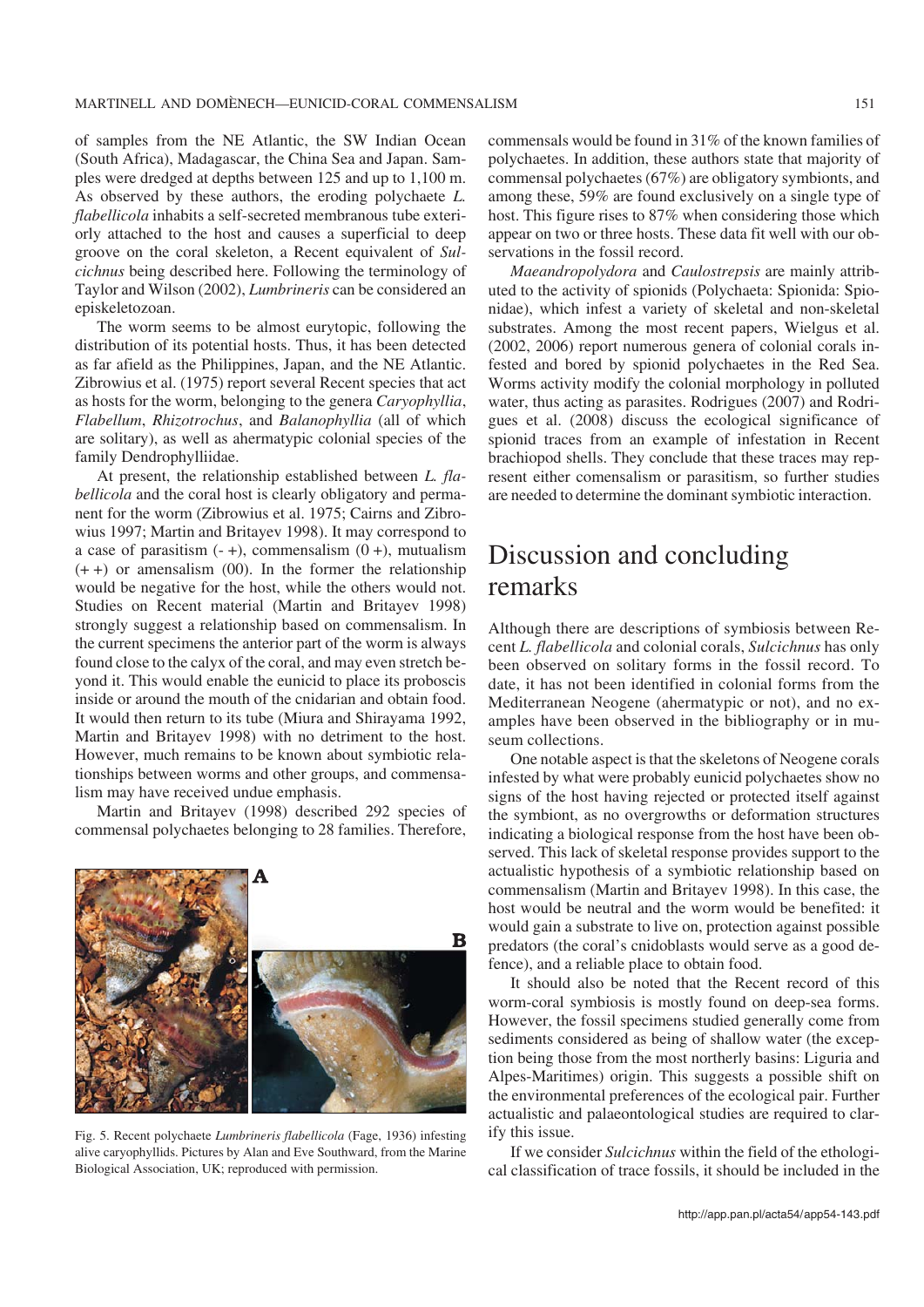Fixichnia class (Gibert et al. 2004) as it represents an anchor− ing structure where the supposed membranous tube of the producer was fixed. It cannot be considered as a Domichnia, because traces of this class are cavities produced by endo− bionts, and *Sulcichnus* is actually an epigenic structure pro− duced by an epieskeletozoan.

Seven scleractinian families and twelve genera have been identified in the main Pliocene basins of Western Mediterra− nean. From them, only four solitary genera (*Caryophyllia*, *Ceratotrochus*, *Trochocyathus*, and *Flabellum*) belonging to two families (Caryophyllidae and Flabellidae) exhibit these bioerosive grooves.

*Sulcichnus* has a quite variable morphology but three main models can be distinguished. Thus, three ichnoespecies have been described and nominated. Only *S. maeandriformis* appears in the four affected genera; *S. helicoidalis* is only present in three of them (all except *Trochocyathus*), and *S. sigillum* is restricted to two caryophyllids (*Caryophyllia* and *Trochocyathus*). In other words, the meandering model does not seems to be conditioned by the corallite morphology as it is present in the four basic skeleton morphologies, whereas the branding iron model was only developed in the mor− phologies with a clear circular section (conical and turbinate ones).

Finally, regarding the geographical distribution of *Sulcich− nus* in the Western Mediterranean (Table 3), *S. maeandri− formis* appears to be the most common and it is present in al− most all the basins from Liguria (NE) to Estepona (SE). *S. helicoidalis* is not so constant, but it also occurs in both the northern and southernmost basins. *S. sigillum* has been only identified in Estepona.

### Acknowledgements

The authors are especially grateful to Helmut Zibrowius (Université de Marseille, Marseille, France) for the information provided, valuable opinions and personal assistance. We are also indebted to Carmen Lozano−Francisco and José Luís Vera−Peláez (Museo Paleontológico de Estepona, Estepona, Spain) and to Marco Pavia (Università de Torino, Turin, Italy), for their help with material housed at their institu− tional collections, to Julio Aguirre and Antonio Jiménez (Universidad de Granada, Granada, Spain) for providing pictures of Almería−Níjar material, and to Jordi M. de Gibert (Universitat de Barcelona, Barce− lona, Spain) for his constructive comments and discussions. Special thanks also to Eve C. Southward and Alan J. Southward (Marine Bio− logical Association, UK) for information regarding Recent *Lumbri− neris*−coral symbiosis and for permission to reproduce their pictures of Recent specimens. The helpful comments of two reviewers Michał Kowalewski (Virginia Technical University, Blacksburg, USA) and Mikołaj K. Zapalski (Institute of Paleobiology PAS, Warsaw, Poland) on the first manuscript greatly improved the final version. This paper is a contribution to research projects BTE2003−01356 (Ministerio de Educación y Ciencia, Spain) and "Paleobiología de la cuenca de Este− pona" (Junta de Andalucía, Spain), and is part of the work carried out by the research group "Paleobiologia del Neogen Mediterrani" (Universi− tat de Barcelona).

### References

- Aguirre, J. and Jiménez, A.P. 1998. Fossil analogues of the present−day ahermatypic *Cladocora caespitosa* coral banks: Sedimentary setting, dwelling community, and taphonomy (Late Pliocene, W Mediterra− nean). *Coral Reefs* 17: 203–213.
- Aguirre, J., Cachão, M., Domènech, R., Lozano−Francisco, M.C., Martinell, J., Mayoral, E., Santos, A., Vera−Peláez, J.L., and Marques da Silva, C. 2005. Integrated biochronology of the Pliocene deposits of the Estepona Basin (Málaga, S Spain). Palaeobiogeographic and palaeoceanographic implications. *Revista Española de Paleontología* 20: 225–244.
- Aguirre, J., Márquez−Crespo, R., Pérez−Muñoz, A.B., Sánchez−Almazo, I.M., and Yesares−García, J. 2002. Síntesis paleontológica del Plioceno inferior de la cuenca de Almería−Níjar (SE de España). *Pliocénica* 2: 8–30.
- Agustí, J., Domènech, R., Julià, R., and Martinell, J. 1990. Evolution of the Neogene basin of Empordà (NE Spain). *Paleontologia i Evolució, Memòria especial* 2: 251–267.
- Almera, J. 1894. *Descripción de los terrenos pliocénicos de la cuenca del Bajo Llobregat y Llano de Barcelona, 1<sup>a</sup> parte. Mapa Geológico de la provincia de Barcelona*. 117 pp. Imprenta de Henrich y Cia., Barcelona.
- Angelis, J. de 1894a. Descripción de los antozoos fósiles pliocénicos de Cataluña. Addenda to: *Descripción de los terrenos pliocénicos de la cuenca del Bajo Llobregat y Llano de Barcelona, 2<sup>a</sup> parte, Mapa Geológico de la provincia de Barcelona*, 1–39. Imprenta de Henrich y Cia., Barcelona.
- Angelis, G. de 1894b. I corallari dei terreni terziari dell'Italia settentrionale. Collezione Michelotti, Museo geologico della R. Universita di Roma. *Atti della R. Accademia dei Lincei, Memorie della Classe di Scienze Fisiche, Matematiche e Naturali* 5: 164–280.
- Bałuk, W. and Radwański, A. 1997. The micropolychaete *Josephella com− mensalis* sp. n. commensal to the coral *Tarbellastraea reussiana* (Milne− Edwards & Haime, 1850) from the Korytnica Clays (Middle Miocene; Holy Cross Mountains, Central Poland). *Acta Geologica Polonica* 47: 211–224.
- Bates, D.E.B. and Loydell, D.K. 2000. Parasitism on graptoloid graptolites. *Palaeontology* 43: 114–151.
- Baumiller, T.K. and Gahn, F.J. 2002. Fossil record of parasitism on marine invertebrates with special emphasis on the platyceratid−crinoid interac− tion. *In*: M. Kowalewski and P. Kelley (eds.), The Fossil Record of Pre− dation. *The Paleontological Society Papers* 8: 195–209.
- Bernasconi, M.P. and Robba, E. 1994. Notes on some Pliocene gastropods from Rio Torsero, Western Liguria, Italy. *Rivista Italiana di Paleon− tologia e Stratigrafia* 100: 71–102.
- Boucot, A.J. 1990. *Evolutionary Paleobiology of Behavior and Coevolu− tion*. 725 pp. Elsevier, Amsterdam.
- Bromley, R.G. 2004. A stratigraphy of marine bioerosion. *In*: D. McIlroy (ed.), *The Application of Ichnology to Palaeoenvironmental and Stratigraphic Analysis*, 455–479. The Geological Society of London, London.
- Bromley, R.G. and D'Alessandro, A. 1983. Bioerosion in the Pleistocene of southern Italy: ichnogenera *Caulostrepsis* and *Maeandropolydora*. *Rivista Italiana di Paleontologia e Stratigrafia* 89: 283–309.
- Chavan, A. 1952. Analyse par niveaux et liste générale de la faune sahélienne de Dar bel Hamri. *Notes et Mémoires du Service Géo− logique* 95: 67–84.
- Clauzon, G., Suc. J.P., Aguilar, J.P., Ambert, P., Cappetta, H., Cravatte, J., Drivaliari, A., Domènech, R., Dubar, M., Leroy, S., Martinell, J., Michaux, J., Roiron, P., Rubino, J.L., Savoye, B., and Vernet, J.L. 1990. Pliocene geodynamic and climatic evolutions in the French Mediterranean region. *Paleontologia i Evolució, Memòria especial* 2: 131–186.
- Cairns, S.D. and Zibrowius, H. 1997. Cnidaria Anthozoa: azooxanthellate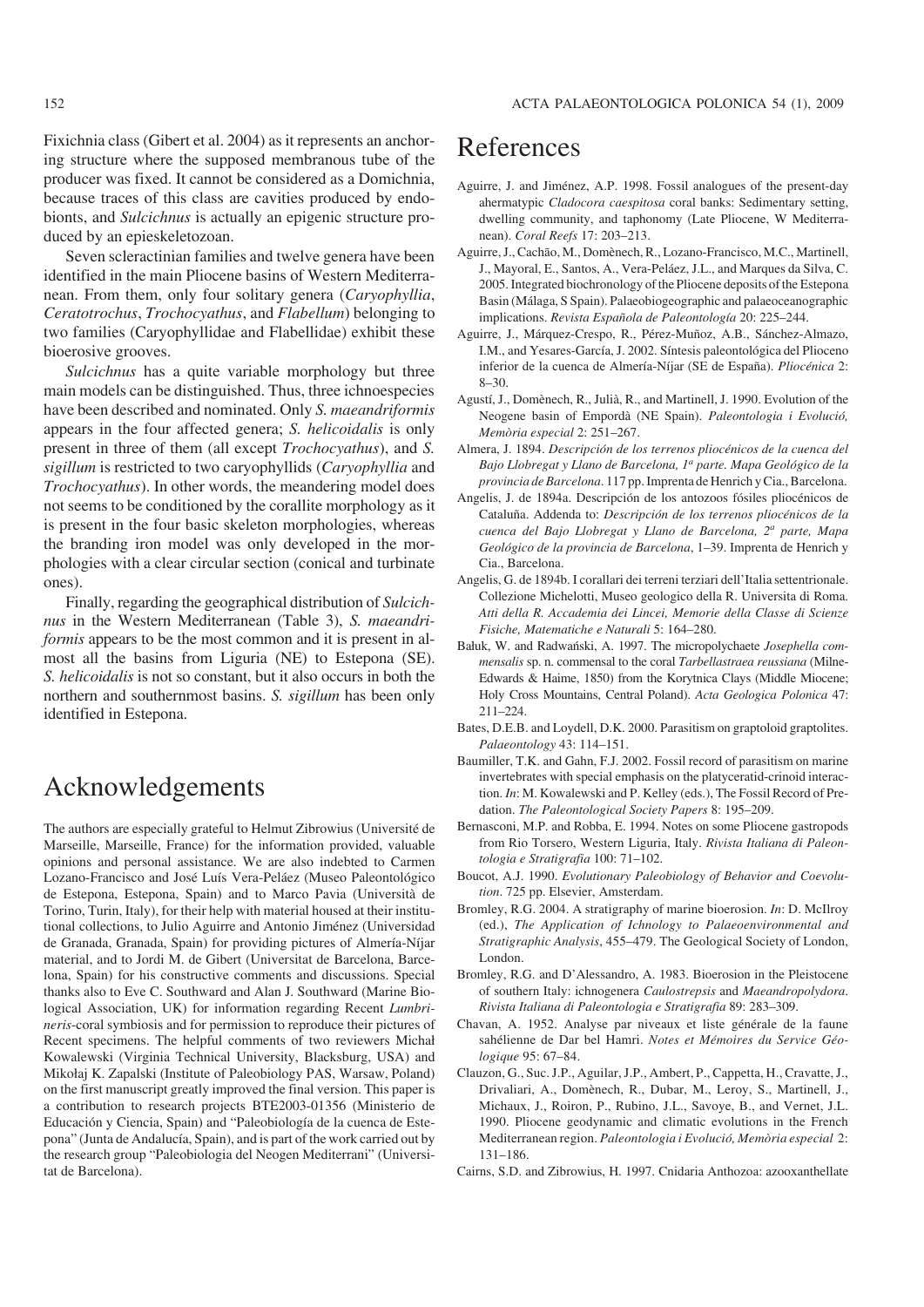#### MARTINELL AND DOMÈNECH—EUNICID−CORAL COMMENSALISM 153

Scleractinia from the Philippine and Indonesian regions. *In*: A. Crosnier and P. Bouchet (ed.), Resultats des campagnes MUSORSTOM, volume 16. *Mémoires du Muséum national d'Histoire naturelle* 172: 27–243.

- Chevalier, J.P. 1961. Recherches sur les Madreporaires et les formations récifales miocènes de la Mediterranée occidentale. *Mémoires de la Société géologique de France* 40: 1–562.
- Cuif, J.P. 1968. Etude ontogenique de quelques Madreporaires Caryophyllidae actuels et fossiles. *Mémoires du Muséum national d'Histoire naturelle de Paris, n.s., ser. C* 16 (3): 101–156.
- Elias, R.J. 1986. Symbiotic relationships between worms and solitary rugose corals in the Late Ordovician. *Paleobiology* 12: 32–45.
- Esteban, M. 1979. Significance of the upper Miocene coral reefs of the west− ern Mediterranean. *Palaeogeography, Palaeoclimatology, Palaeoecol− ogy* 29: 169–188.
- Fage, L. 1936. Sur l'association d'un annélide polychète "Lumbriconereis flabellicola" n. sp. et d'un Madrépore "Flabellum pavonium distinc− tum" E. et H. *Comptes Rendus XII Congrès International de Zoologie*, 941–945. Arquivos do Museu Bocoage, Lisbon.
- García−Bellido Capdevila, D. 2003. The demosponge *Leptomitus* cf. *L. lineatus*, first occurence from the Middle Cambrian of Spain (Murero Formation, Western Iberian Chain). *Geologica Acta* 1: 113–119.
- Gibert, J.M. de, Domènech, R., and Martinell, J. 2004. An ethological framework for animal bioerosion trace fossils upon mineral substrates with proposal of a new class, fixichnia. *Lethaia* 37: 429–437.
- Harries, P.J. and Ozanne, C.R. 1998. General trends in predation and para− sitism upon inoceramids. *Acta Geologica Polonica* 48: 377–386.
- Hoffmeister, A.P., Kowalewski, M., Baumiller, T.K., and Bambach, R.K. 2004. Drilling predation on Permian brachiopods and bivalves from the Glass Mountains, West Texas. *Acta Palaeontologica Polonica* 49: 443–454.
- Kowalewski, M., Dulai, A., and Fürsich, F.T. 1998. A fossil record full of holes; the Phanerozoic history of drilling predation. *Geology* 26: 1091–1094.
- Kowalewski, M. and Kelley, P. (eds.) 2002. The fossil record of predation. *The Paleontological Society Papers* 8: 1–398.
- Kelley, P.H., Kowalewski, M., and Hansen, T.A. (eds.) 2003. Predator−Prey Interactions in the Fossil Record. *Topics in Geobiology* 20: 1–464.
- Leighton, L.R. 2002. Inferring predation intensity in the marine fossil re− cord. *Paleobiology* 28: 328–342.
- Marcopoulou−Diacantoni, A. 2000. The Flabellidae of the Late Pliocene from the Tsoutsouros formation (SE Heraklion, Monofatsiou district, Crete). Development and variability. *Geological Society of Greece, Special Publications* 9: 163–172.
- Martin, D. and Britayev, T.A. 1998. Symbiotic polychaetes: Review of known species. *Oceanography and Marine Biology: An Annual Review* 36: 217–340.
- Martinell, J. 1989. Interacción organismos/sustrato duro: la bioerosión y sus implicaciones. *In*: E. Aguirre (ed.), *Paleontología, Colecctión Nuevas Tendencias*, 205–222. Consejo Superior de Investigaciones Científicas, Madrid.
- Martinell, J., Domènech, R., and Bromley, R.G. 1999. Mysterious boring hidden within the hinge plates of heterodont bivalves. *Bulletin of the Geological Society of Denmark* 45: 161–163.
- Miura, T. and Shirayama, Y. 1992. *Lumbrineris flabellicola* (Fage, 1936), a lumbrinerid polychaete associated with a Japanese ahermatypic coral. *Benthos Research* 43: 23–27.
- Montanaro, E. 1931. Coralli Pliocenici dell'Emilia. *Palaeontologia Italica* 31, *Nuova Serie* 1: 63–91.
- Neumann, C. and Wisshak, M. 2006. A foraminiferal parasite on the sea ur− chin *Echinocorys*: Ichnological evidence from the Late Cretaceous (Lower Maastrichtian, Northern Germany). *Ichnos* 13: 185–190.
- Nielsen, J.K. 1999. Commensal association of*Corbula gibba* (Bivalvia) and a sub−conical boring, *Bulletin of the Geological Society of Denmark* 44: 135–138.
- Oliver, W.A. Jr. 1983. Symbioses of Devonian rugose corals. *Memoirs of the Association of Australasian Palaeontology* 1: 261–274.
- Osasco, E. 1895. Di alcuni corallari pliocenici del Piemonte et della Liguria. *Atti della Reale Accademia delle Scienze di Torino* 31: 179–192.
- Palmer, T.J. and Wilson, M.A. 1988. Parasitism of Ordovician bryozoans and the origin of pseudoborings. *Palaeontology* 31: 939–949.
- Permanyer, A. 1990. Sedimentologia i diagènesi dels esculls miocènics de la conca del Penedès. *Institut d'Estudis Catalans, Arxius de la Secció de Ciències* 92: 1–320.
- Poinar, G. 2001. *Heydenius brownii*sp. n. (Nematoda: Mermithidae) parasitis− ing a planthopper (Homoptera: Achilidae) in Baltic amber. *Nematology* 3: 753–757.
- Poinar, G. 2003. Fossil evidence of phorid parasitism (Diptera: Phoridae) by allantonematid nematodes (Tylenchida: Allantonematidae). *Parasitol− ogy* 127: 589–592.
- Reuss, A.E. 1872. Die fossilen Korallen des österreichisch−ungarischen Miozans. *Denkschriften der Kaiserliche Akademie der Wissenschaften* 31: 197–270.
- Rodrigues, S.C. 2007. Biotic interactions recorded in shells of Recent rhynchonelliform brachiopods from San Juan Island, USA. *Journal of Shellfish Research* 26: 241–152.
- Rodrigues, S.C., Simões, M.G., Kowalewski, M., Petti, M.A.V., Nonato, E.F., Martinez, S., and del Rio, C.J. 2008. Biotic interaction between spionid polychaetes and bouchardiid brachiopods: Paleoecological, taphonomic and evolutionary implications. *Acta Palaeontologica Polo− nica* 53: 657–668.
- Roger, J. 1943. Les polypiers du gisement pliocène ancien de Dar bel Hamri (Maroc). *Bulletin du Muséum national d'Histoire naturelle de Paris, ser. 2* 15: 477–481.
- Roger, J. 1944. Essai d'interprétation d'une forme curieuse de *Flabellum* du Pliocène ancien de Dar bel Hamri (Maroc). *Bulletin du Muséum Na− tional d'Histoire naturelle de Paris, ser. 2* 16: 245–254.
- Santos, A., Mayoral, E., Muñiz, F., Bajo, I., and Adriaensens, O. 2003. Bioerosión en erizos irregulares (Clypeasteroidea) del Mioceno supe− rior en el sector suroccidental de la cuenca del Guadalquivir (provincia de Sevilla). *Revista española de Paleontología* 18: 131–141.
- Simonelli, V. 1895. Gli Antozoi neogenici del Ponicello di Savena presso Bologna. *Paleontographia italica* 1: 149–168.
- Simonelli, V. 1896. Antozoi neogenici del Museo parmense. *Paleontographia italica* 2: 185–201.
- Stolarski, J. 1991. Miocene Scleractinia from the Holy Cross Mountains, Poland; Part 1—Caryophylliidae, Flabellidae, Dendrophylliidae, and Micrabaciidae. *Acta Geologica Polonica* 41: 37–67.
- Stolarski, J., Zibrowius, H., and Löser, H. 2001. Antiquity of the scleracti− nian−sipunculan symbiosis.*Acta Palaeontologica Polonica* 46: 309–330.
- Tapanila, L. 2002. A new endosymbiont in Late Ordovician tabulate corals from Anticosti Island, eastern Canada. *Ichnos* 9: 109–116.
- Tapanila, L. 2004. The earliest *Helicosalpinx* from Canada and the global ex− pansion of commensalism in Late Ordovician sarcinulid corals (Tabulata). *Palaeogeography, Palaeoclimatology, Palaeoecology* 215: 99–110.
- Tapanila, L. 2005. Palaeoecology and diversity of endosymbionts in Palaeozoic marine invertebrates: Trace fossil evidence. *Lethaia* 38: 89–99.
- Tapanila, L. 2006. Macroborings and Bioclaustrations in a Late Devonian Reef Above the Alamo Impact Breccia, Nevada, USA. *Ichnos* 13: 129–134.
- Taylor, P.D. 1990. Preservation of soft−bodied and other organisms by bioimmuration—a review. *Palaeontology* 33:1–17.
- Taylor, P.D. and Wilson, M.A. 2002. A new terminology for marine organ− isms inhabiting hard substrates. *Palaios* 17: 522–525.
- Taylor, P.D. and Wilson, M.A. 2003. Palaeoecology and evolution of ma− rine hard substrate communities. *Earth−Science Reviews* 62: 1–103.
- Vermeij, G. 1998. Sabia on shells: A specialized Pacific−type commensalism in the Caribbean Neogene. *Journal of Paleontology* 72: 465–472.